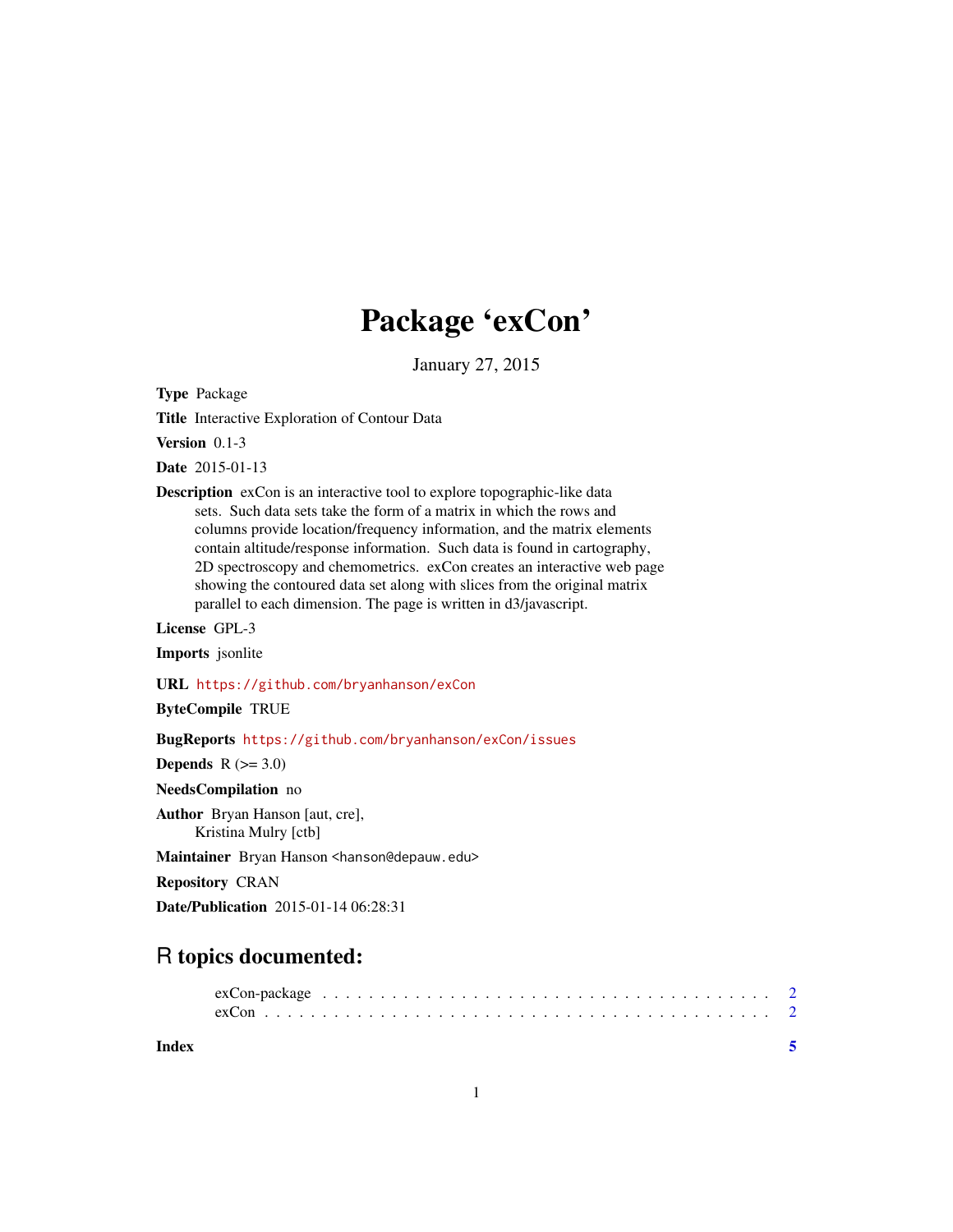<span id="page-1-0"></span>

#### Description

exCon: Explore Contour Data Interactively

#### Details

exCon is an interactive tool to explore topographic-like data sets. Such data sets take the form of a matrix in which the rows and columns provide location/frequency information, and the matrix elements contain altitude/response information. Such data is found in cartography, 2D spectroscopy and chemometrics. exCon creates an interactive web page showing the contoured data set along with slices from the original matrix parallel to each dimension. The page is written in d3/javascript.

#### Author(s)

Bryan A. Hanson & Kristina R. Multry

exCon *Explore Contour Data Interactively*

#### Description

This function computes contour lines from matrix data and displays them in an interactive web page using the d3 javascript library.

#### Usage

```
exCon(M = NULL, x = seq(0, 1, length.out = nrow(M)), y = seq(0, 1,length.out = ncol(M), nlevels = 5, levels = prety(range(M, na.rm =TRUE), nlevels), browser = NULL)
```
#### Arguments

| M            | A matrix.                                                                                                                                                                          |
|--------------|------------------------------------------------------------------------------------------------------------------------------------------------------------------------------------|
| $\mathsf{x}$ | A vector of numeric values giving the locations of the grid defining the matrix.<br>Must have length nrow(M).                                                                      |
| y            | A vector of numeric values giving the locations of the grid defining the matrix.<br>Must have length ncol(M).                                                                      |
| nlevels      | Integer. The number of contour levels desired. Ignored if levels is given.                                                                                                         |
| levels       | Numeric. A vector of values (altitudes if you will) at which to compute the<br>contours.                                                                                           |
| browser      | Character. Something that will make sense to your OS. Only necessary if you<br>want to overide your system specified browser as understood by R. See below<br>for further details. |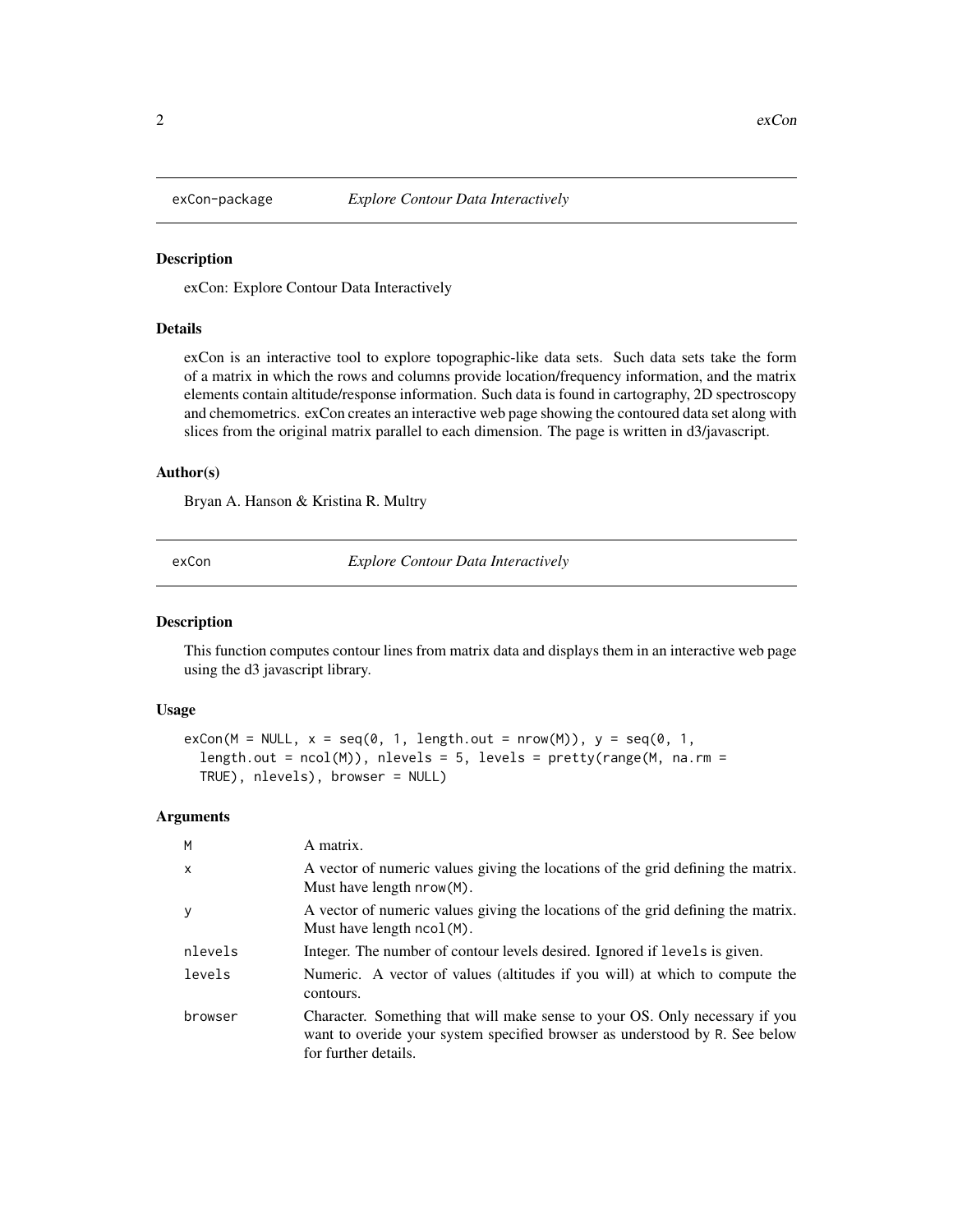#### <span id="page-2-0"></span> $\alpha$  exCon  $\beta$

#### Value

None; side effect is an interactive web page. The temporary directory containing the files that drive the web page is written to the console in case you wish to use those files. This directory is deleted when you quit R.

#### Details

The computation of the contour lines is handled by [contourLines](#page-0-0). The result here, however, is transposed so that the output has the same orientation as the original matrix. This is necessary because [contour](#page-0-0) tranposes its output: "Notice that contour interprets the z matrix as a table of  $f(x[i], y[j])$  values, so that the x axis corresponds to row number and the y axis to column number, with column 1 at the bottom, i.e. a 90 degree counter-clockwise rotation of the conventional textual layout."

#### Interpretation

The contour lines are an interpolation of the data in the matrix. The slices are the actual values in the matrix row or column connected point-to-point. Thus a maximum in a slice may not correspond to a peak in the contour plot.

#### Browser Choice

The browser is called by [browseURL](#page-0-0), which in turn uses options("browser"). Exactly how this is handled is OS dependent.

#### RStudio Viewer

If browser is NULL, you are using RStudio, and a viewer is specified, this will be called. You can stop this by with options(viewer = NULL).

#### Browser Choice/Mac

On a Mac, the default browser is called by /bin/sh/open which in turn looks at which browser you have set in the system settings. You can override your default with browser = "/usr/bin/open -a 'Google Chrome'" for example. Testing shows that on a Mac, Safari and Chrome perform correctly, but in Firefox the mouse cursor is slightly offset from the guides. While it doesn't look quite right, it works correctly (the guides determine which slice is displayed).

#### Browser Choice/Other Systems

exCon has been tested on a Windows 7 professional instance running in VirtualBox using Firefox and Chrome, and runs correctly (Firefox has the same mouse position issue as mentioned above).

#### Browser Choice & Performance

You can check the performance of your browser at peacekeeper.futuremark.com The most relevant score for exCon is the rendering category. In limited testing, Chrome does the best.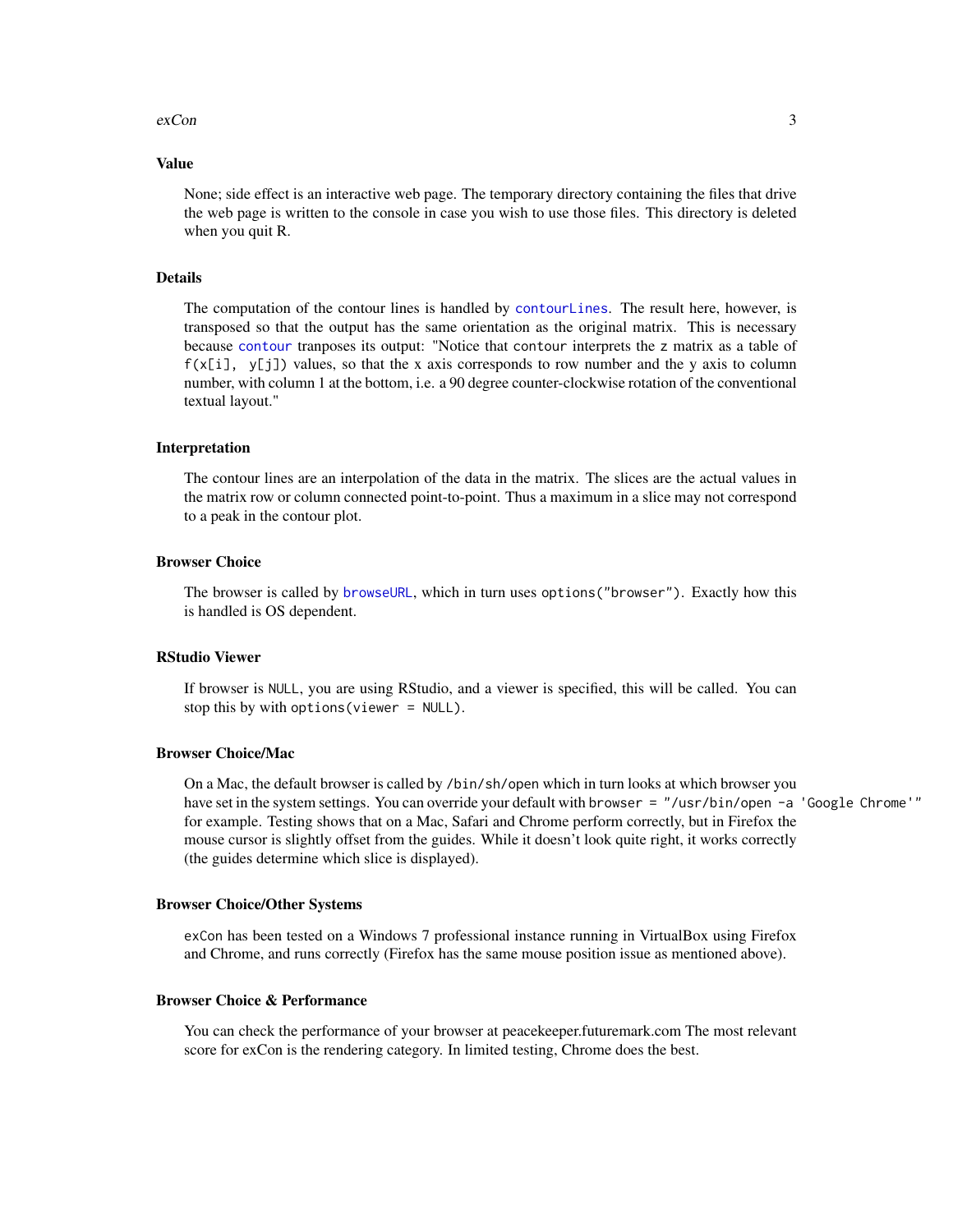#### Performance Limits (YMMV)

On a 4-year old MacBook Pro, with 8 Gb RAM and an Intel Core i7 chip, a 4000 x 4000 matrix with 5 contour levels requires about 30 seconds for R to create the contours. The web page displayed by Chrome 38 appears to be about 85 Mb in size and the guide movements lag the mouse movements quite a bit, but it is still usable. Sometimes the page won't load. The files on disk are about 159 Mb. Firefox 32 will load the 4K x 4K matrix but performance is too sluggish. On the same computer, a 5000 x 5000 matrix with 5 contour levels causes Chrome to crash. Testing on a newer Mac with 16 Gb RAMM shows that the browser may be the limiting factor rather than the RAMM.

#### Examples

require(jsonlite) exCon(M = volcano)